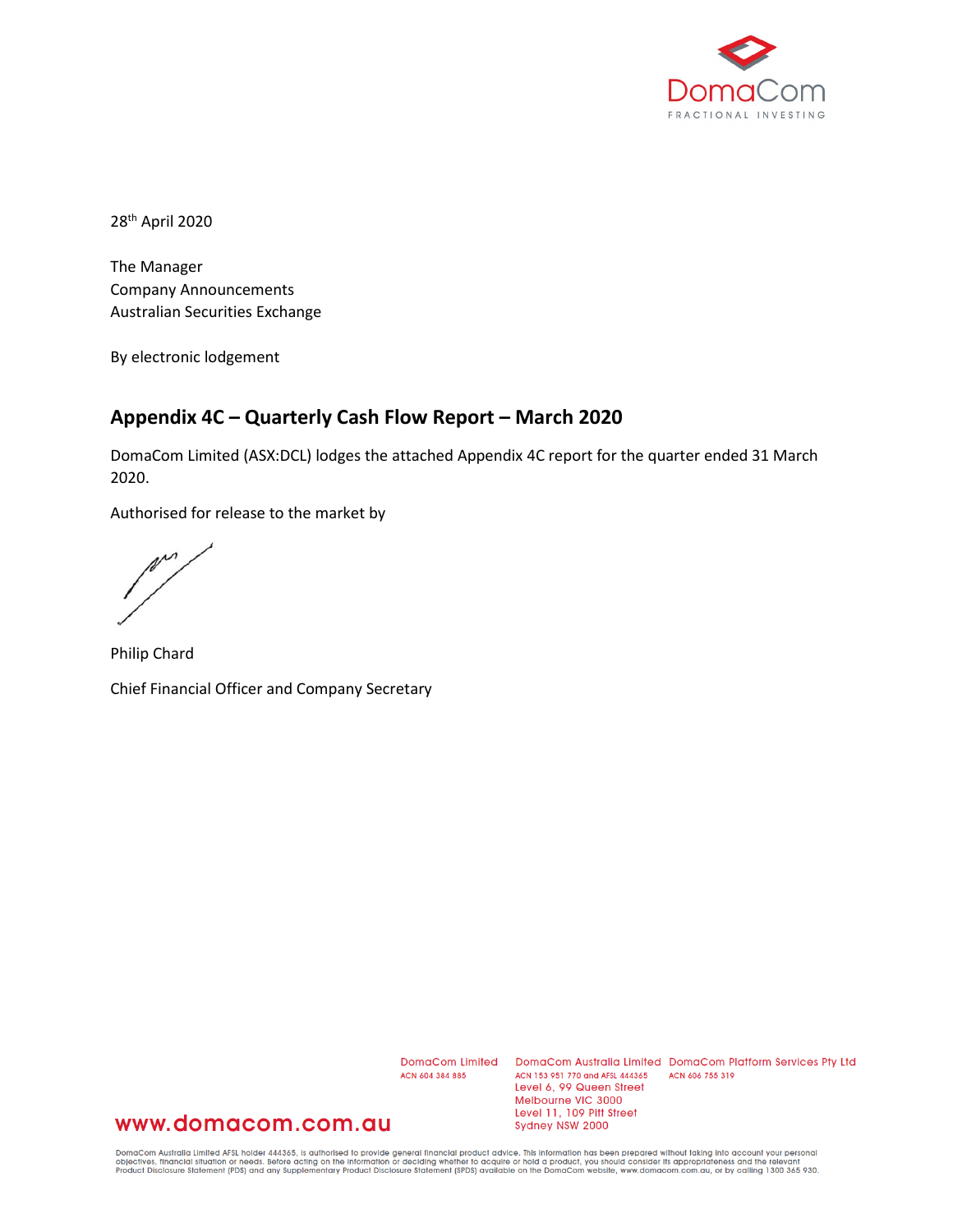## **Appendix 4C**

# **Quarterly cash flow report for entities subject to Listing Rule 4.7B**

### **Name of entity**

DomaCom Limited (ASX Code: DCL)

| - |  |
|---|--|
| ٠ |  |
|   |  |

69 604 384 885 31 March 2020

**ABN Quarter ended ("current quarter")**

|     | <b>Consolidated statement of cash flows</b>         | <b>Current quarter</b><br>\$A'000 | <b>Year to date</b><br>$(9$ months)<br>\$A'000 |
|-----|-----------------------------------------------------|-----------------------------------|------------------------------------------------|
| 1.  | Cash flows from operating activities                |                                   |                                                |
| 1.1 | Receipts from customers                             | 106                               | 288                                            |
| 1.2 | Payments for                                        |                                   |                                                |
|     | research and development<br>(a)                     |                                   |                                                |
|     | product manufacturing and operating<br>(b)<br>costs | (68)                              | (182)                                          |
|     | advertising and marketing<br>(c)                    | (90)                              | (349)                                          |
|     | leased assets<br>(d)                                | (35)                              | (105)                                          |
|     | staff costs<br>(e)                                  | (472)                             | (1, 365)                                       |
|     | (f)<br>administration and corporate costs           | (244)                             | (1,023)                                        |
| 1.3 | Dividends received (see note 3)                     |                                   |                                                |
| 1.4 | Interest received                                   |                                   |                                                |
| 1.5 | Interest and other costs of finance paid            | (129)                             | (409)                                          |
| 1.6 | Income taxes paid                                   |                                   |                                                |
| 1.7 | Government grants and tax incentives                |                                   | 394                                            |
| 1.8 | Other (provide details if material)                 |                                   |                                                |
| 1.9 | Net cash from / (used in) operating<br>activities   | (928)                             | (2,744)                                        |

|     |     | Cash flows from investing activities                                     |       |     |
|-----|-----|--------------------------------------------------------------------------|-------|-----|
| 2.1 |     | Payments to acquire:                                                     |       |     |
|     | (a) | entities                                                                 |       |     |
|     | (b) | businesses                                                               |       |     |
|     | (c) | property, plant and equipment                                            |       | (3) |
|     | (d) | investments                                                              |       |     |
|     | (e) | intellectual property                                                    |       |     |
|     | (f) | other non-current assets (payments for<br>capitalised development costs) | (145) |     |

ASX Listing Rules Appendix 4C (01/12/19) Page 1 + See chapter 19 of the ASX Listing Rules for defined terms.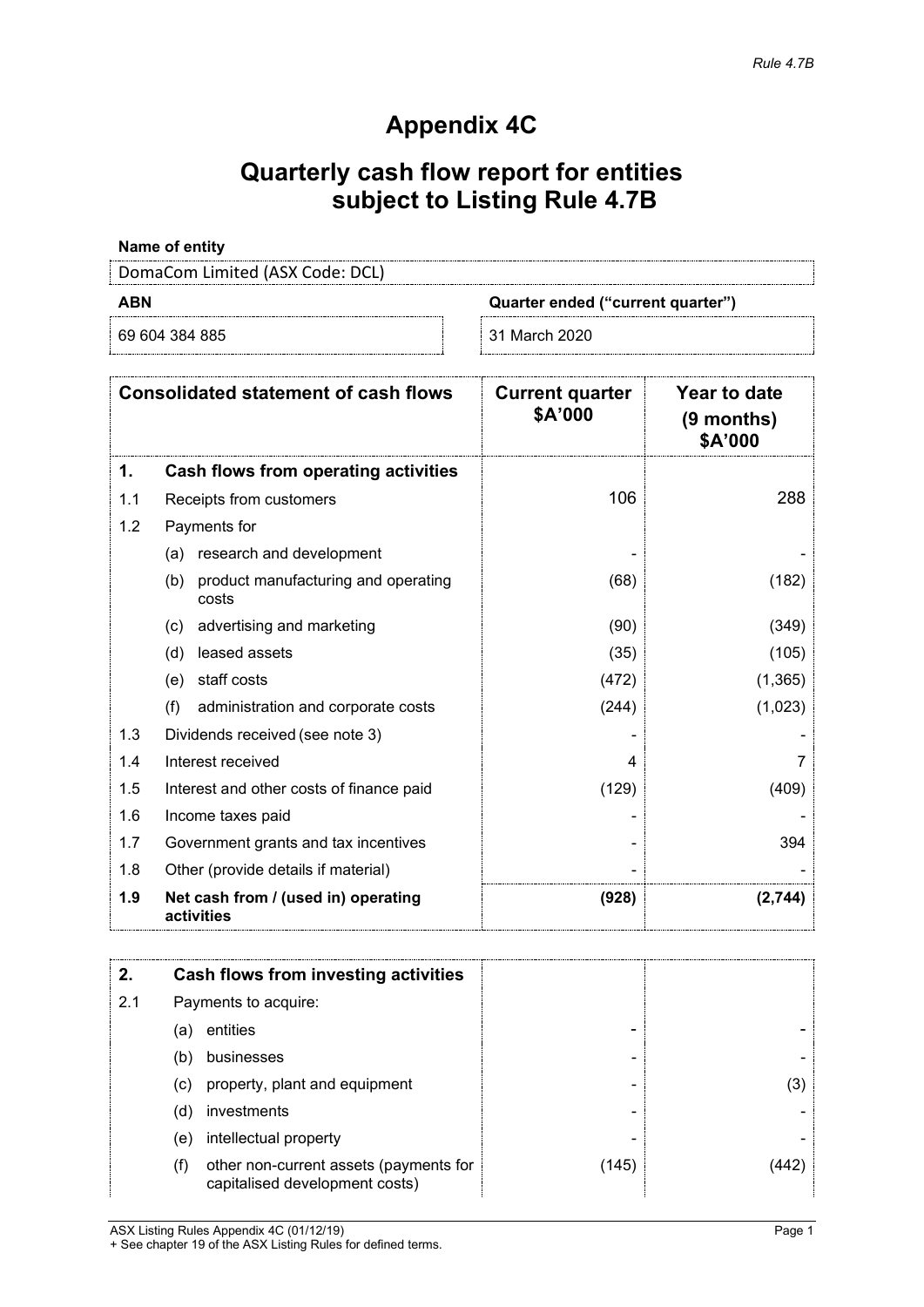|     | <b>Consolidated statement of cash flows</b>       | <b>Current quarter</b><br>\$A'000 | Year to date<br>$(9$ months)<br>\$A'000 |
|-----|---------------------------------------------------|-----------------------------------|-----------------------------------------|
| 2.2 | Proceeds from disposal of:                        |                                   |                                         |
|     | entities<br>(a)                                   |                                   |                                         |
|     | (b)<br>businesses                                 |                                   |                                         |
|     | property, plant and equipment<br>(c)              |                                   |                                         |
|     | (d)<br>investments                                |                                   | 34                                      |
|     | intellectual property<br>(e)                      |                                   |                                         |
|     | (f)<br>other non-current assets                   |                                   |                                         |
| 2.3 | Cash flows from loans to other entities           | (112)                             | (808)                                   |
| 2.4 | Dividends received (see note 3)                   |                                   |                                         |
| 2.5 | Other (provide details if material)               |                                   |                                         |
| 2.6 | Net cash from / (used in) investing<br>activities | (257)                             | (1,219)                                 |

| 3.   | Cash flows from financing activities                                                          |       |       |
|------|-----------------------------------------------------------------------------------------------|-------|-------|
| 3.1  | Proceeds from issues of equity securities<br>(excluding convertible debt securities)          |       | 6,107 |
| 3.2  | Proceeds from issue of convertible debt<br>securities                                         |       |       |
| 3.3  | Proceeds from exercise of options                                                             |       |       |
| 3.4  | Transaction costs related to issues of<br>equity securities or convertible debt<br>securities | (431) | (599) |
| 3.5  | Proceeds from borrowings                                                                      |       |       |
| 3.6  | Repayment of borrowings                                                                       |       | (200) |
| 3.7  | Transaction costs related to loans and<br>borrowings                                          |       |       |
| 3.8  | Dividends paid                                                                                |       |       |
| 3.9  | Other (provide details if material)                                                           |       |       |
| 3.10 | Net cash from / (used in) financing<br>activities                                             | (431) | 5,308 |

|     | Net increase / (decrease) in cash and<br>cash equivalents for the period |       |       |
|-----|--------------------------------------------------------------------------|-------|-------|
| 4.1 | Cash and cash equivalents at beginning of<br>period                      | 3,730 | 769.  |
| 4.2 | Net cash from / (used in) operating<br>activities (item 1.9 above)       | (928) |       |
| 4.3 | Net cash from / (used in) investing activities<br>(item 2.6 above)       | (257  | 1,219 |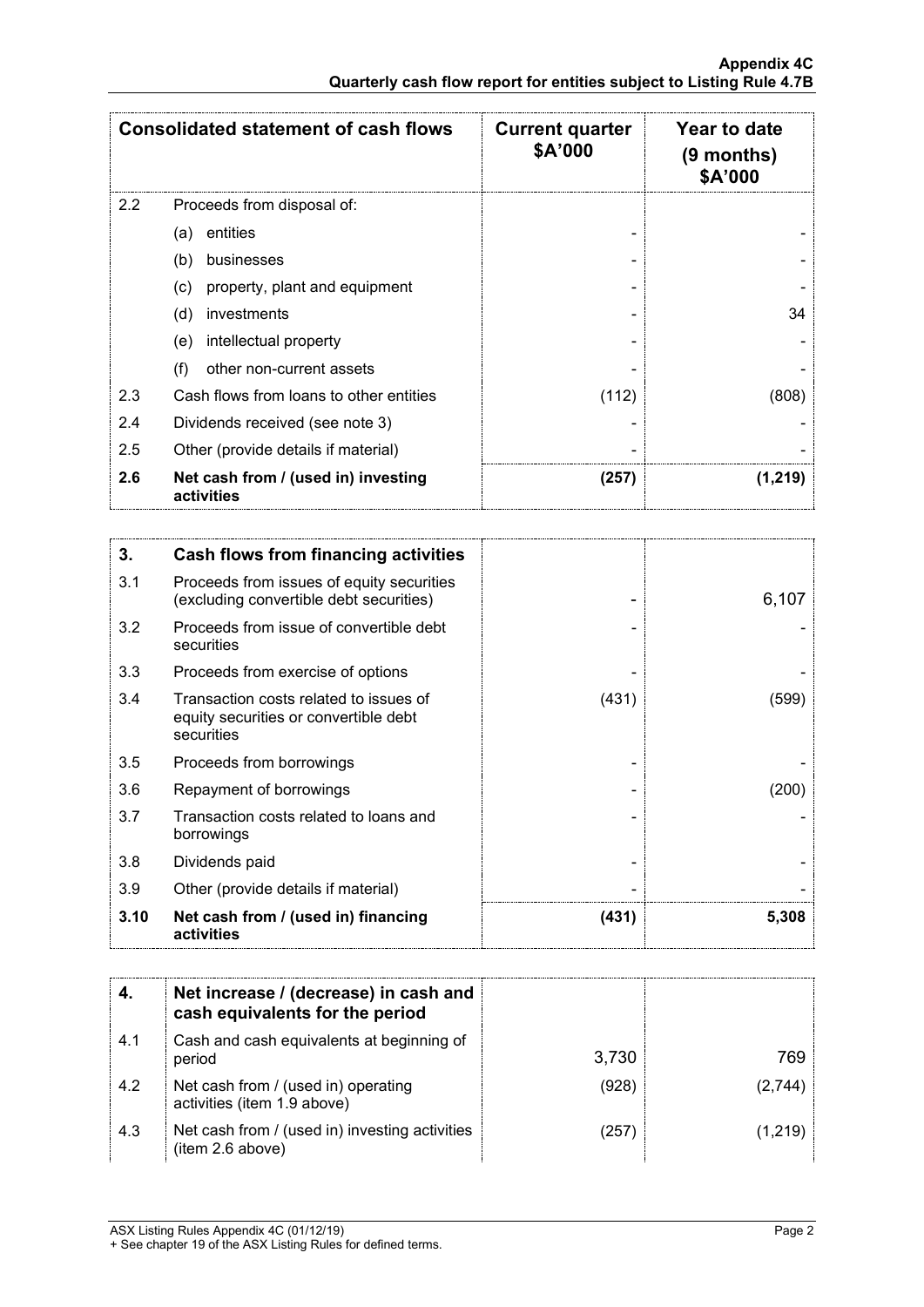|     | <b>Consolidated statement of cash flows</b>                         | <b>Current quarter</b><br><b>\$A'000</b> | Year to date<br>(9 months)<br>\$A'000 |
|-----|---------------------------------------------------------------------|------------------------------------------|---------------------------------------|
| 4.4 | Net cash from / (used in) financing activities<br>(item 3.10 above) | (431)                                    | 5.308                                 |
| 4.5 | Effect of movement in exchange rates on<br>cash held                |                                          |                                       |
| 4.6 | Cash and cash equivalents at end of<br>period                       | 2.114                                    |                                       |

| 5   | Reconciliation of cash and cash<br>equivalents<br>at the end of the quarter (as shown in the<br>consolidated statement of cash flows) to the<br>related items in the accounts | <b>Current quarter</b><br>\$A'000 | <b>Previous quarter</b><br>\$A'000 |
|-----|-------------------------------------------------------------------------------------------------------------------------------------------------------------------------------|-----------------------------------|------------------------------------|
| 5.1 | Bank balances                                                                                                                                                                 | 2.074                             | 3.690                              |
| 5.2 | Call deposits                                                                                                                                                                 |                                   |                                    |
| 5.3 | <b>Bank overdrafts</b>                                                                                                                                                        |                                   |                                    |
| 5.4 | Other (provide details)                                                                                                                                                       | 40                                |                                    |
| 5.5 | Cash and cash equivalents at end of<br>quarter (should equal item 4.6 above)                                                                                                  | 2,114                             | 3.730                              |

| 6.  | Payments to related parties of the entity and their<br>associates                          |
|-----|--------------------------------------------------------------------------------------------|
| 6.1 | Aggregate amount of payments to related parties and their<br>associates included in item 1 |

| <b>Current quarter</b><br>\$A'000 |       |
|-----------------------------------|-------|
|                                   | (184) |
|                                   | (112) |

6.2 Aggregate amount of payments to related parties and their associates included in item 2

Note: if any amounts are shown in items 6.1 or 6.2, your quarterly activity report must include a description of, and an explanation for, such payments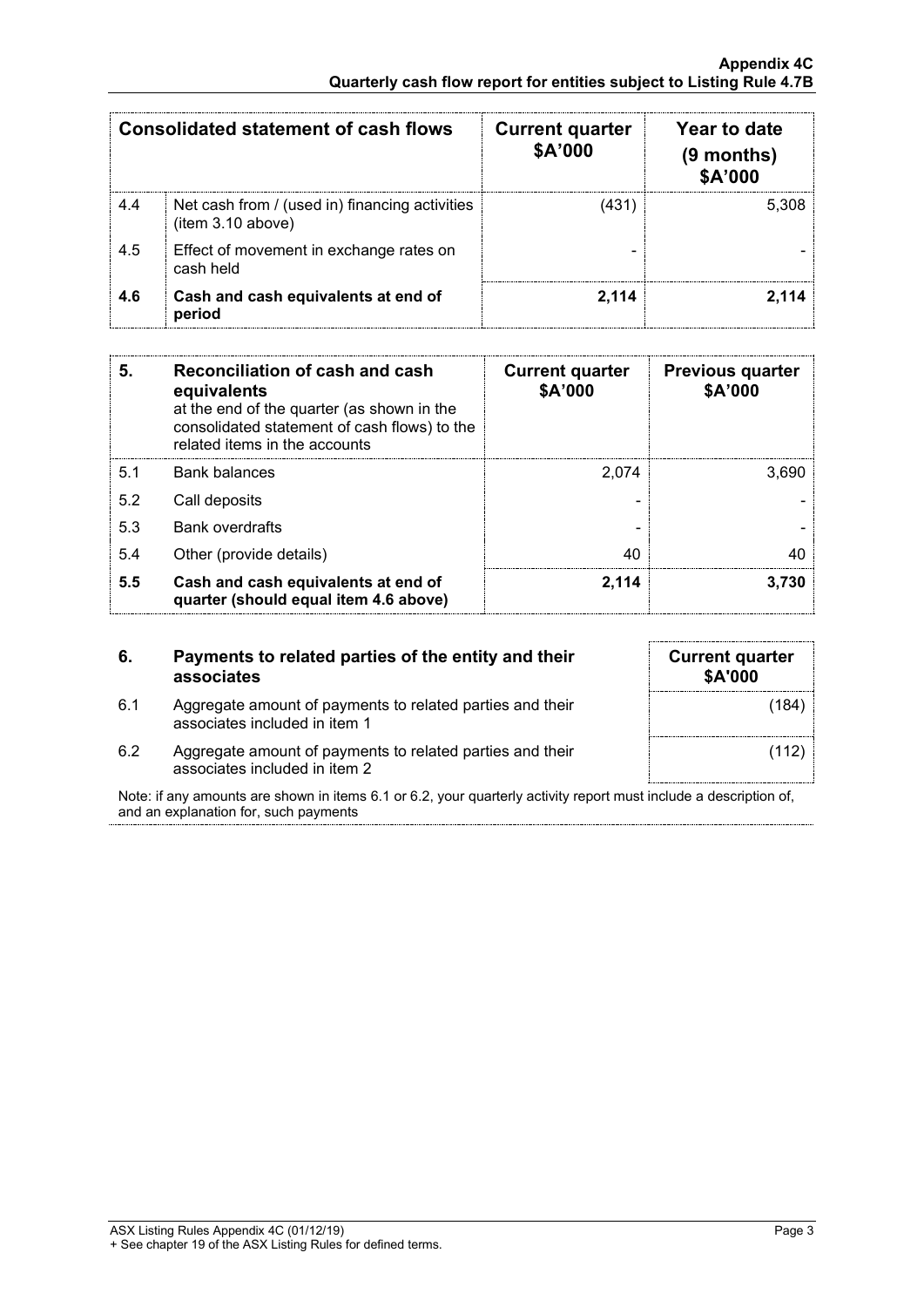### **7. Financing facilities**

- 
- 7.2 Credit standby arrangements
- 7.3 Other (convertible notes)
- 7.4 **Total financing facilities** 3,600 3,600

| 7.  | <b>Financing facilities</b><br>Note: the term "facility' includes all forms of financing<br>arrangements available to the entity.<br>Add notes as necessary for an understanding of the<br>sources of finance available to the entity. | <b>Total facility</b><br>amount at quarter<br>end<br>\$A'000 | Amount drawn at<br>quarter end<br>\$A'000 |
|-----|----------------------------------------------------------------------------------------------------------------------------------------------------------------------------------------------------------------------------------------|--------------------------------------------------------------|-------------------------------------------|
| 71  | Loan facilities                                                                                                                                                                                                                        |                                                              |                                           |
| 7.2 | Credit standby arrangements                                                                                                                                                                                                            |                                                              |                                           |
| 7.3 | Other (convertible notes)                                                                                                                                                                                                              | 3.600                                                        |                                           |
| 7.4 | <b>Total financing facilities</b>                                                                                                                                                                                                      | 3.600                                                        |                                           |

#### 7.5 **Unused financing facilities available at quarter end** -

7.6 Include in the box below a description of each facility above, including the lender, interest rate, maturity date and whether it is secured or unsecured. If any additional financing facilities have been entered into or are proposed to be entered into after quarter end, include a note providing details of those facilities as well.

\$650,000 was raised through the issue of unsecured 3 Year Convertible Notes on 25 January 2018 to various note holders with an annual coupon of 10% payable quarterly in arrears.

\$2,950,000 was raised through the issue of secured 2 Year Convertible Notes on 7 December 2018 to Thundering Herd Fund No.1 and Thundering Herd Pty Ltd with an annual coupon of 15% payable quarterly in arrears.

|     | Estimated cash available for future operating activities                     | <b>\$A'000</b> |
|-----|------------------------------------------------------------------------------|----------------|
| 8.1 | Net cash from / (used in) operating activities (Item 1.9)                    |                |
| 8.2 | Cash and cash equivalents at quarter end (Item 4.6)                          | 2 114          |
| 8.3 | Unused finance facilities available at quarter end (Item 7.5)                |                |
| 8.4 | Total available funding (Item $8.2 +$ Item $8.3$ )                           |                |
| 8.5 | Estimated quarters of funding available (Item 8.4 divided by<br>Item $8.1$ ) |                |

- 8.6 If Item 8.5 is less than 2 quarters, please provide answers to the following questions:
	- 1. Does the entity expect that it will continue to have the current level of net operating cash flows for the time being and, if not, why not?

Answer: N/A

2. Has the entity taken any steps, or does it propose to take any steps, to raise further cash to fund its operations and, if so, what are those steps and how likely does it believe that they will be successful?

Answer: N/A

3. Does the entity expect to be able to continue its operations and to meet its business objectives and, if so, on what basis?

Answer: N/A